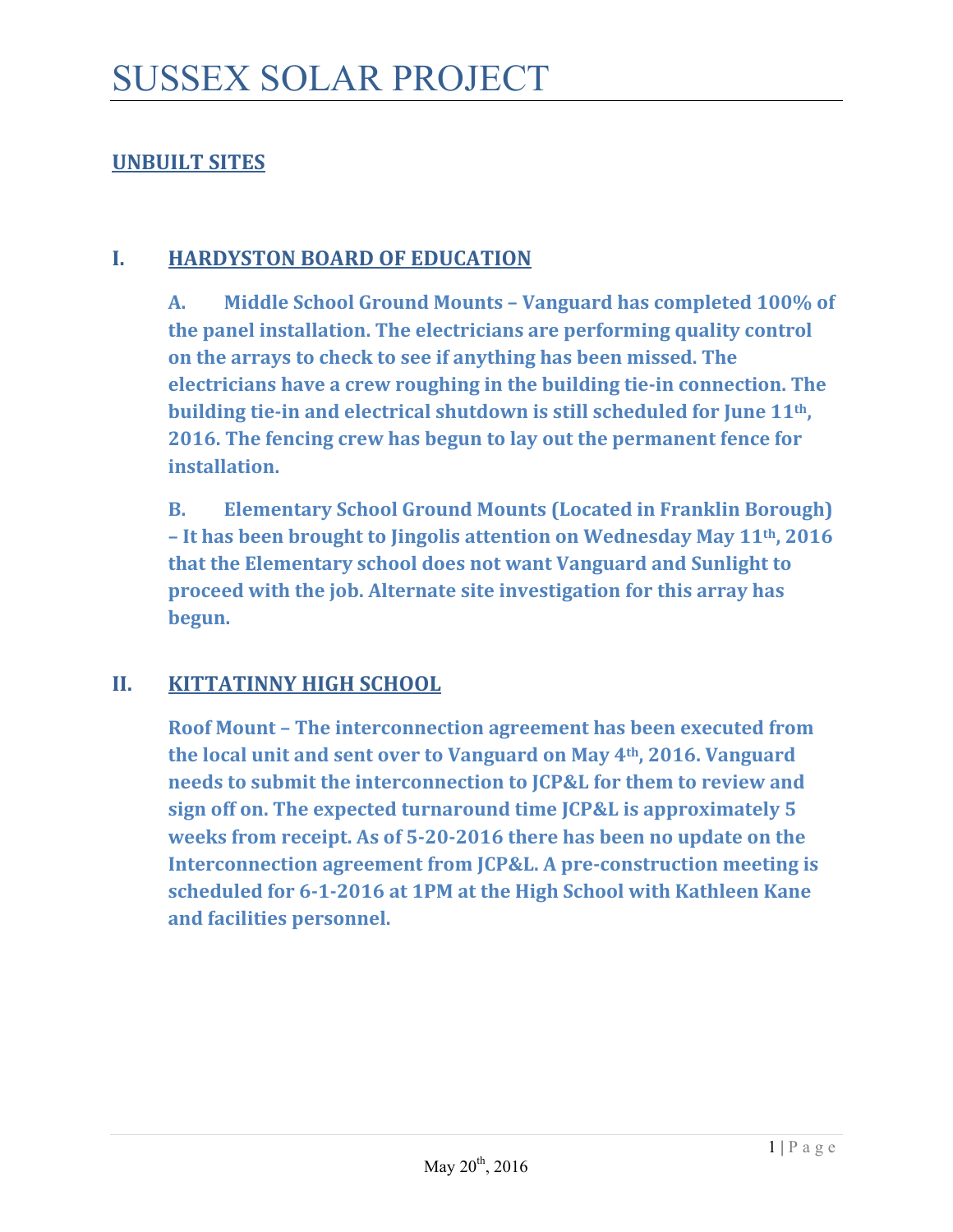## SUSSEX SOLAR PROJECT

#### **III. SPARTA BOARD OF EDUCATION**

**Middle School Ground Mounts –– The interconnection agreement has been executed from the local unit and sent over to Vanguard on May 1st, 2016. Vanguard needs to submit the interconnection to JCP&L for them to review and sign off on. The expected turnaround time JCP&L is approximately 5 weeks from receipt. As of 5‐13‐2016 there has been no update on the Interconnection agreement from JCP&L. Jingoli has coordinated a pre‐construction meeting with Barbara Decker for May 26th 2016 at 1PM.**

#### **IV. SUSSEX VO‐TECH**

**A. Ground Mounts – Racking installation is roughly 90% complete and will be 100% complete the week of May 28th, 2016. Trenching and backfill has taken place on the Southern array. Panel delivery to begin May 23rd, 2016.** 

**B. Roof Mount – Vanguard did receive permits on Wednesday April 27th, 2016. Construction on this array will not start until the school is out for summer break so as not to disrupt students and staff.**

#### **V. Valley Road School Roof Mount**

**On Thursday May 12th, 2016 the Valley road school accepted the proposal for the roof mount. Sunlight, Vanguard and Jingoli will be making efforts to formally get this project into the EPC contract. Jingoli is currently working with Vanguard and Sussex Solar to update the EPC contract and Site Access Agreements with the school.**